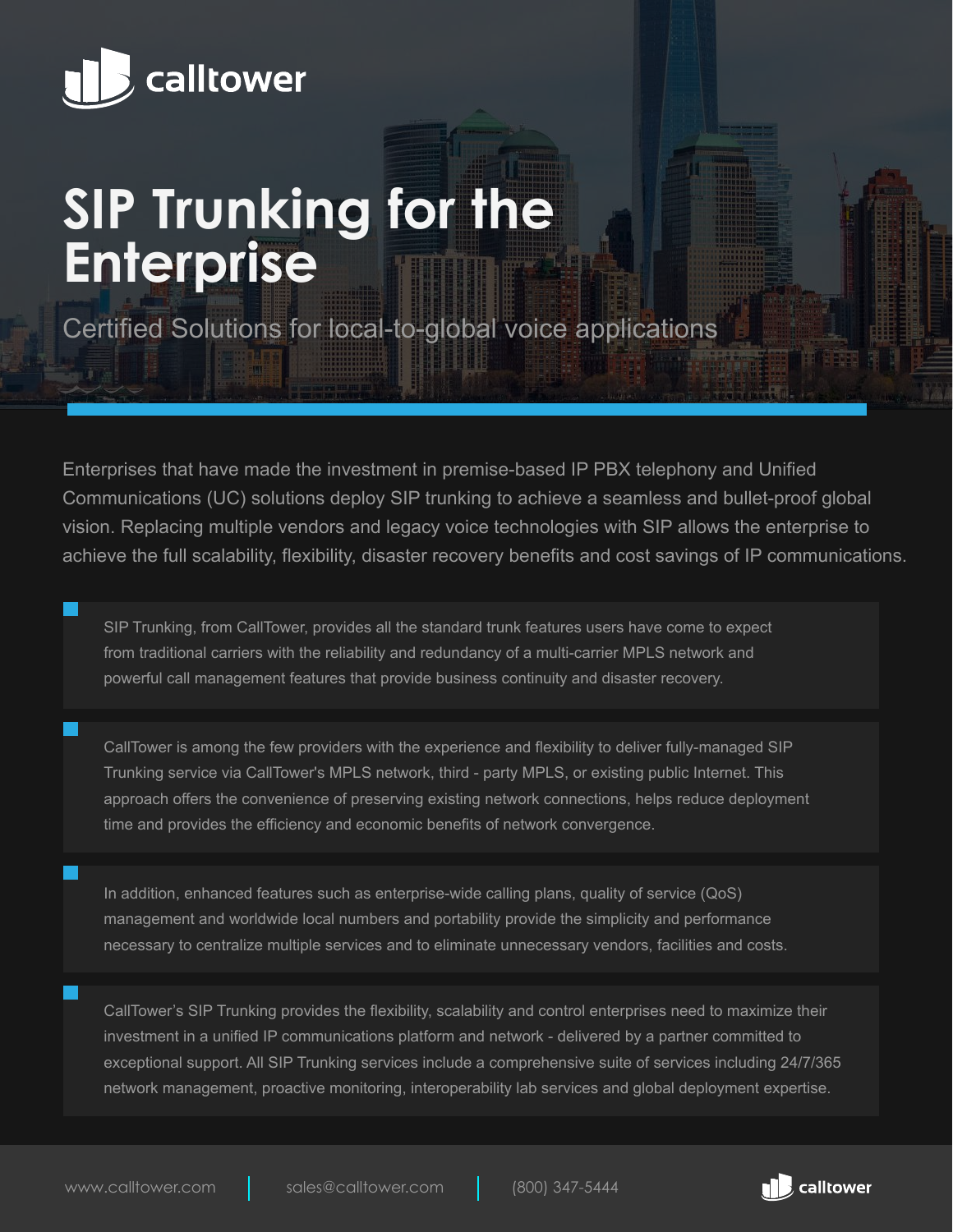SIP Trunking offers enterprise customers the flexibility of global MPLS or Internet, the performance of a 99.999% uptime geographically redundant network, the confidence of certified interoperability and the support of a global team focused on the customer's success.



#### **FEATURES**

Global Local Coverage and In-Country Compliance – Local DID numbers and voice services in over 70+ worldwide with compliant in-country dial plans supporting seamless in-country user experience and localized SIP release.

Complete Service Features – Local, long distance, on-net and toll-free, directory assistance, caller ID, directory listing and 911/E911 service.

Network Flexibility – Increase service delivery options such as capacity, geographic diversity and network redundancy with Global SIP Trunking service delivery over new or existing Internet, CallTower MPLS or an existing MPLS provider network.

Web-based Service Management – Full control of enterprise voice services including access to real-time call detail, utilization reports and ticket tracking.